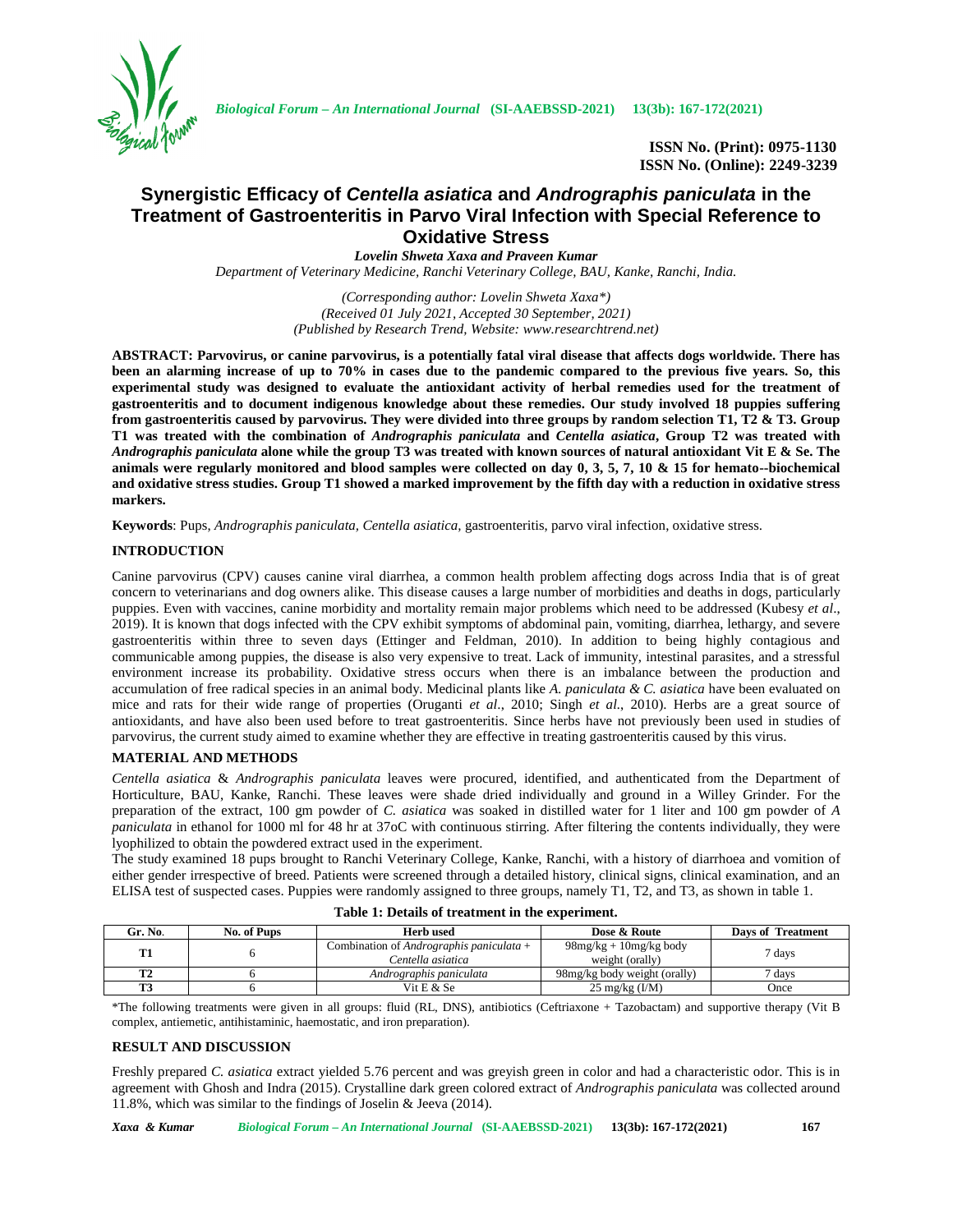As shown in Table 2, 15 (83.33%) cases showed subnormal temperature, while 3 (16.66%) cases had elevated temperatures that returned to normal after treatment. According to Kumar and Kumar (2017), 75.45% of patients had subnormal body temperatures due to severe fluid and electrolyte losses. Infected pups had a higher respiratory rate before treatment (Table 2). The results are in accordance with Reddy *et al.* (2015). The increase in respiratory rate may be due to anemic hypoxia as well as metabolic acidosis (Datta *et al.*, 1991). The reduced pulse rate (Table 2) observed during the study may be due to catecholamines and other compensatory mechanisms of the body to maintain oxygen supply to cells and tissues Shah *et al.,* (2013). After the experiment, the drop in pulse rate and increase in respiratory rate returned to normal.

| <b>Groups</b>            | 0 <sub>day</sub>                 | 3 day             | 5 day             | 7 day             | $10 \text{ day}$  | 15 day            |  |
|--------------------------|----------------------------------|-------------------|-------------------|-------------------|-------------------|-------------------|--|
| Temperature (°F)         |                                  |                   |                   |                   |                   |                   |  |
| <b>T1</b>                | $99.23 + 0.34$                   | $100.07 \pm 0.31$ | $101.03 + 0.30$   | $100.93 + 0.24$   | $101.13 + 0.30$   | $101.20 \pm 0.48$ |  |
| <b>T2</b>                | $100.33 \pm 0.55$                | $100.67 \pm 0.32$ | $101.27 + 0.41$   | $101.20 \pm 0.31$ | $101.80 \pm 0.22$ | $101.07 \pm 0.30$ |  |
| <b>T3</b>                | $100.33 \pm 0.39$                | $100.17 \pm 0.19$ | $101.33 \pm 0.22$ | $101.07 \pm 0.16$ | $101.43 \pm 0.29$ | $101.03 \pm 0.29$ |  |
|                          | <b>Respiration (Breathe/min)</b> |                   |                   |                   |                   |                   |  |
| <b>T1</b>                | $44.67 \pm 1.84$                 | $42.50 \pm 0.99$  | $34.33 \pm 1.51$  | $26.83 \pm 1.22$  | $23.33 \pm 0.34$  | $20.83 \pm 0.48$  |  |
| <b>T2</b>                | $43.67+$<br>1.52                 | $43.33 + 1.38$    | $35.17 + 1.08$    | $27.33 \pm 1.63$  | $23.83 + 1.32$    | $21.17+1.42$      |  |
| <b>T3</b>                | $44.17 \pm 1.83$                 | $42.67 \pm 1.69$  | $34.83 \pm 1.72$  | $27.83 \pm 0.95$  | $23.67 \pm 0.46$  | $21.67 \pm 0.76$  |  |
| <b>Pulse (Beats/min)</b> |                                  |                   |                   |                   |                   |                   |  |
| <b>T1</b>                | $96.83 \pm 1.47$                 | $96.17 \pm 0.79$  | $95.67 \pm 0.80$  | $92.33 \pm 0.21$  | $92.17 \pm 0.40$  | $92.33 \pm 0.21$  |  |
| <b>T2</b>                | $96.17 \pm 1.19$                 | $97.33 \pm 0.61$  | $95.50 \pm 0.67$  | $94.83 \pm 0.40$  | $93.83 \pm 0.98$  | $92.67 \pm 0.42$  |  |
| T3                       | $98.83 \pm 0.40$                 | $96.00 \pm 0.37$  | $94.50 \pm 0.34$  | $93.17 \pm 0.17$  | $93.5 \pm 0.50$   | $92.83 \pm 0.17$  |  |

| Table 2: Physical parameters in different groups of pups. |  |  |
|-----------------------------------------------------------|--|--|
|                                                           |  |  |

A marked significant decrease (Table 3) in hematological parameters (Hb, PCV, Platelets) is indicative of destruction caused by the virus to hematopoietic progenitor cells causing myeloid and erythroid hypoplasia with severe haemorrhagic enteritis and massive sloughing of intestinal epithelial cells (Agnihotri *et al.,* 2017). From Table 3, it is clear that significant hematological changes in T1 took place from the 5<sup>th</sup> day onwards, while T2 and T3 showed the increase from the 7<sup>th</sup> day onward. Hb, platelets, TEC and hematocrit values in T2 showed marked increase in 7 days followed by T3 in 10 days. The oral administration of *A. paniculata* stimulates the bone marrow to produce blood cells (Kusmardi *et al.*, 2017). Ghosh and Indra (2015) reported that *C. asiatica* extract increased hemoglobin, PCV, and platelet levels due to its anti-inflammatory and antioxidative properties*.*

The leukopenia observed in this experiment (Table 3) was consistent with that observed by *Agnihotri et al.* (2017), which was caused by the destruction of leukocyte progenitor cells in the thymus, lymph nodes, and spleen. TLC values significantly increased in T1 after five days, followed by T2 and T3 after seven days.

According to Ghosh and Indra (2015), TLC values increased after oral administration of extract of *C. asiatica*, which may be a result of its antioxidant and anti-inflammatory properties (Vaddadi *et al.*, 2017). In their study, Sonwane *et al.* (2017) reported that *A. paniculata* increases lymphocytes (%) and therefore TLC. These findings are consistent with Samy *et al.* (2007), who reported antiviral activity in *A. paniculata*. However, T2 exhibited a higher recovery rate compared with T3.

| <b>Groups</b>            | 0 <sub>day</sub> | 3 day             | 5 day                  | 7 day             | 10 day                      | 15 day            |  |
|--------------------------|------------------|-------------------|------------------------|-------------------|-----------------------------|-------------------|--|
| Hemoglobin (g/dl)        |                  |                   |                        |                   |                             |                   |  |
| <b>T1</b>                | $8.43 \pm 0.24$  | $9.10 \pm 0.18$   | $10.53 + 0.22$         | $10.90 \pm 0.21$  | $11.73 \pm 0.11$            | $12.97 \pm 0.22$  |  |
| T <sub>2</sub>           | $8.90 \pm 0.33$  | $9.17 \pm 0.31$   | $9.73 \pm 0.19$        | $10.63 \pm 0.15$  | $11.43 \pm 0.32$            | $12.47 \pm 0.19$  |  |
| T <sub>3</sub>           | $8.67 \pm 0.23$  | $8.90 \pm 0.22$   | $9.37 \pm 0.18$        | $9.97 \pm 0.22$   | $11.37 \pm 0.17$            | $12.33 \pm 0.30$  |  |
|                          |                  |                   | Packed Cell Volume (%) |                   |                             |                   |  |
| <b>T1</b>                | $24.83 \pm 0.83$ | $27.03 \pm 0.63$  | $30.80 \pm 0.64$       | $31.83 \pm 0.57$  | 34.87±0.36                  | $38.57 \pm 0.70$  |  |
| <b>T2</b>                | $26.20 \pm 1.18$ | $26.83 \pm 0.86$  | $28.70 \pm 0.42$       | $31.20 \pm 0.42$  | $33.80 \pm 0.95$            | $36.63 \pm 0.55$  |  |
| T <sub>3</sub>           | $25.50 \pm 0.87$ | $26.10 \pm 0.84$  | $27.87 \pm 0.47$       | $29.63 \pm 0.64$  | $33.60 \pm 0.65$            | $36.83 \pm 0.80$  |  |
| Platelets $(10^3/\mu L)$ |                  |                   |                        |                   |                             |                   |  |
| <b>T1</b>                | $93.33 \pm 2.80$ | $119.00 \pm 1.44$ | $149.83 \pm 1.05$      | $194.00 + 2.24$   | $195.50 \pm 1.98$           | $201.33 \pm 1.99$ |  |
| T <sub>2</sub>           | $94.67 \pm 2.87$ | $118.50 \pm 0.87$ | $142.33 \pm 1.30$      | $190.50 \pm 0.62$ | $193.17 \pm 0.90$           | $196.67 \pm 1.65$ |  |
| <b>T3</b>                | $94.00 + 2.07$   | $117.17 \pm 1.79$ | $141.00+0.99$          | $170.00 + 0.60$   | $185.67 \pm 2.70$           | $197.17 \pm 1.10$ |  |
|                          |                  |                   | TEC $(10^6/\mu L)$     |                   |                             |                   |  |
| T <sub>1</sub>           | $4.60 \pm 0.19$  | $4.53 \pm 041$    | $6.42 \pm 0.19$        | $6.75 \pm 0.12$   | $6.88 \pm 0.12$             | $7.12 \pm 0.15$   |  |
| T <sub>2</sub>           | $4.93 \pm 0.13$  | $4.68 \pm 0.37$   | $5.63 \pm 0.29$        | $6.63 \pm 0.22$   | $6.65 \pm 0.18$             | $6.72 \pm 0.19$   |  |
| T <sub>3</sub>           | $4.75 \pm 0.19$  | $4.72 \pm 0.16$   | $5.78 \pm 0.14$        | $5.87 \pm 0.13$   | $6.57 \pm 0.18$             | $6.93 \pm 0.08$   |  |
|                          |                  |                   | TLC $(10^3/\mu L)$     |                   |                             |                   |  |
| <b>T1</b>                | $7.85 \pm 0.31$  | $8.08 \pm 0.31$   | $10.6 \pm 0.40$        | 13.15±0.32        | $13.35 \pm 0.24$            | $14.12 \pm 0.30$  |  |
| T <sub>2</sub>           | $7.22 \pm 0.21$  | $8.18 \pm 0.22$   | $9.65 \pm 0.13$        | $12.88 \pm 0.18$  | $13.17 \pm 0.24$            | $13.8 \pm 0.24$   |  |
| <b>T3</b>                | $7.72 + 0.14$    | $8.12 \pm 0.27$   | $9.52 + 0.22$          | $11.73 \pm 0.23$  | $12.93+0.20$                | $13.43 \pm 0.22$  |  |
|                          |                  |                   | Neutrophils $(\% )$    |                   |                             |                   |  |
| <b>T1</b>                | $77.50 \pm 0.67$ | $74.33 \pm 1.43$  | $64.50 + 1.02$         | $62.83 \pm 0.87$  | $\overline{61.17} \pm 0.70$ | $60.83 \pm 0.60$  |  |
| T <sub>2</sub>           | $74.17 + 0.83$   | $73.33 \pm 0.76$  | $68.17 \pm 1.08$       | $63.17 \pm 0.79$  | $61.50 \pm 0.76$            | $61.50 \pm 0.56$  |  |
| T <sub>3</sub>           | $76.50 \pm 1.06$ | $74.17 \pm 0.95$  | $70.50 \pm 0.89$       | $67.17 \pm 0.95$  | $63.17 \pm 0.48$            | $61.67 \pm 0.56$  |  |
|                          |                  |                   | Lymphocytes $(\% )$    |                   |                             |                   |  |
| <b>T1</b>                | $12.33 \pm 0.61$ | $14.67 \pm 1.50$  | $20.83 \pm 0.91$       | $24.50 \pm 1.09$  | $28.17 \pm 0.75$            | $27.83 \pm 0.79$  |  |
| T <sub>2</sub>           | $15.00+0.52$     | $15.67 \pm 1.12$  | $17.67 \pm 1.09$       | $24.17+0.54$      | $27.00+1.10$                | $27.50 + 0.62$    |  |
| T <sub>3</sub>           | $13.33 \pm 1.20$ | $15.50 \pm 1.41$  | $17.33 \pm 0.88$       | $20.83 \pm 1.01$  | $26.00 \pm 0.52$            | $27.50 \pm 0.76$  |  |

**Table 3: Hematological Parameters in different treatment groups of pups.**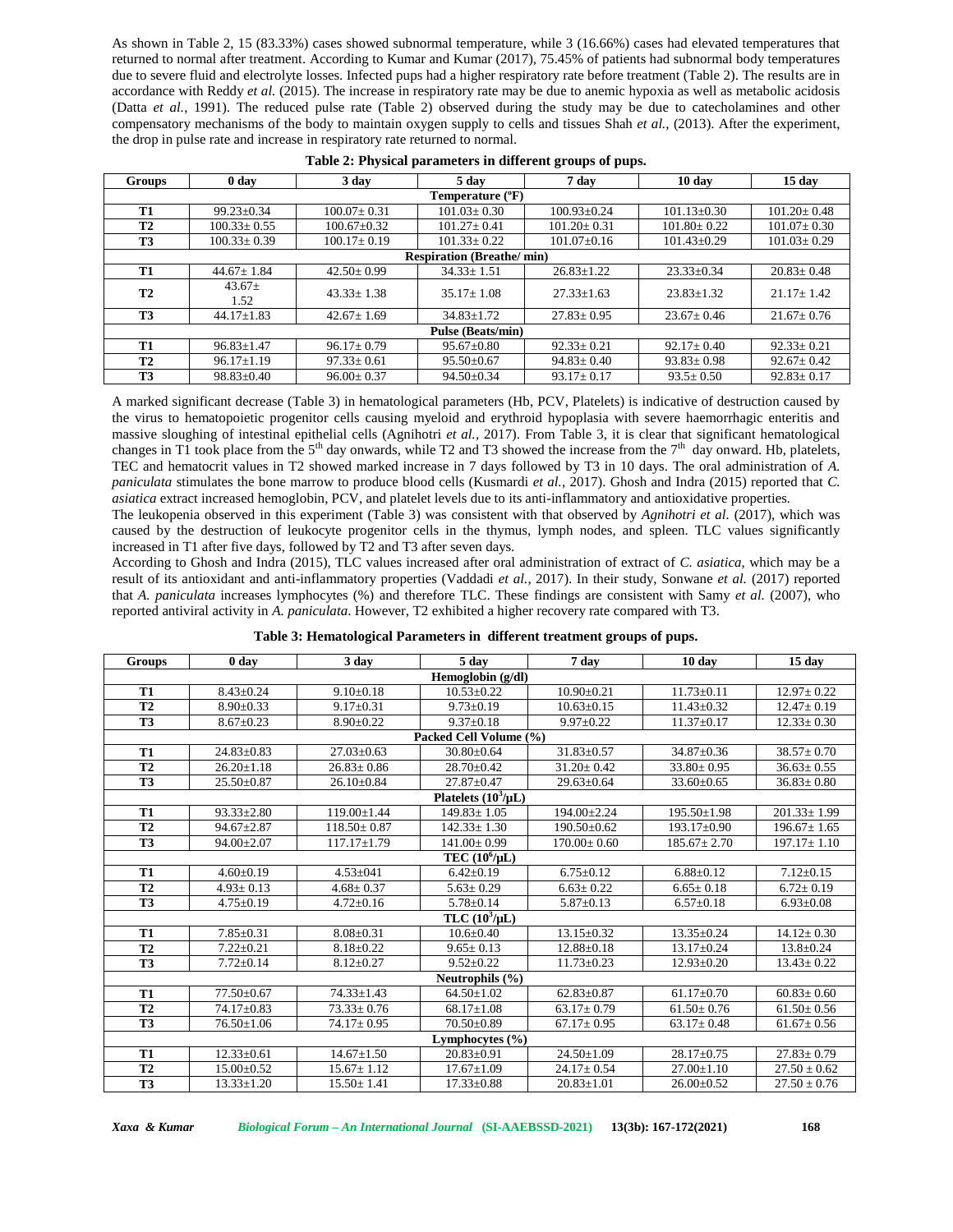Protein and albumin levels decreased in all the groups before treatment (Table 5). This may be due to viral replication causing damage to villi and intestinal hemorrhages, resulting in protein-wasting enteropathies (Prittie, 2004). Serum protein levels and albumin values significantly differed among groups on the fifth day of treatment, with significant increases observed in group I as compared to Gr. 2 & Gr. 3 from  $5<sup>th</sup>$  day of treatment. A progressive significant rise in mean values of serum total protein and albumin was observed in Gr 2 in 7 days in comparison to Gr 3. In dogs with parvovirus enteritis, Kalli *et al.* (2010) also observed a decrease in serum protein levels. *Centella asiatica* contributes to the restoration of total protein level and albumin level to a normal range through stimulation of protein synthesis, which promotes the regeneration of liver cells (Alagbe, 2019). As Sivakumar and Rajeshkumar (2015) reported, decreased protein indicates polyphagia and loss of weight, but treatment with an ethanolic extract of *A. paniculata* stimulates protein synthesis to restore total protein levels to normal.

In all treatment groups, sodium and potassium levels were reduced (Table 4). The decrease in values is a direct consequence of gastroenteritis induced vomiting and diarrhea in pups (Ettinger and Feldman, 2010). An increasing trend from base line values of Na & K+ was observed in all groups with a non-significant (P $>0.05$ ) difference on subsequent days of treatment. Similar findings have been reported previously by Kumar and Kumar (2017). *Centella asiatica & Andrographis paniculata* are fairly adequate sources of sodium and potassium, resulting in normalization of serum sodium and potassium levels*.* Similar findings were also observed by Alagbe, 2019.

BUN, Creatinine, ALP and ALT values were significantly elevated before treatment and returned to normal after treatment (Table 4). T1 showed a significant decrease compared to T2 and T3 after 5 days of treatment. On the 7th day of treatment, a significant decline was observed in T2 compared with other groups. After 10 days of treatment, all groups returned to normal, with T2 showing a faster recovery than T3. According to Basanti *et al*. (2004), dehydration associated with fluid loss may contribute to the elevation in creatine and BUN levels. Similarly, Goddard & Leisewitz (2010) reported similar findings. Using *C. asiatica* leaves extract showed antioxidant and chelating properties, as demonstrated in Ghosh and Indra's (2015) study.

In T1 and T2 from the 5th day on, the ALT and ALP values decreased significantly, whereas in T3 from the 7th day on, a significant decrease in ALT and ALP values was observed. Shah *et al.* (2013) report that anemic anoxia leads to an increase in ALT & ALP levels due to hepatic damage. Kumar and Kumar (2017) reported similar findings. Ukpanukpong *et al.* (2018) reported that diarrhoea is the main cause of elevated ALP & ALT values and that *A. paniculata* can restore normal values. Those findings were in accordance with Nasir *et al.* (2013). The administration of *C. asiatica* extract leads to an increase in total protein, albumin value in serum and a decrease in ALT and ALP levels by regeneration and production of liver cells in the liver. The decrease in ALT levels was also observed by Xavier and Umadevi (2014) after administration of *C. asiatica*, which was similar to our findings. According to the findings, all of the values within all treated groups were within range by the 15th day of treatment.

| <b>Groups</b>              | 0 day             | 3 day             | 5 day                        | 7 day             | 10 day                    | $15 \text{ day}$  |  |
|----------------------------|-------------------|-------------------|------------------------------|-------------------|---------------------------|-------------------|--|
| Serum Total Protein (g/dl) |                   |                   |                              |                   |                           |                   |  |
| <b>T1</b>                  | $4.93 \pm 0.17$   | $5.44 \pm 0.15$   | $5.92 \pm 0.08$              | $6.47 \pm 0.08$   | $6.97 \pm 0.10$           | $7.18 \pm 0.11$   |  |
| T <sub>2</sub>             | $5.12 \pm 0.16$   | $5.27 \pm 0.15$   | $5.56 \pm 0.09$              | $6.29 \pm 0.11$   | $6.84 \pm 0.15$           | $7.12 \pm 0.18$   |  |
| <b>T3</b>                  | $4.89 \pm 0.16$   | $5.15 \pm 0.15$   | $5.50 \pm 0.08$              | $5.90 \pm 0.15$   | $6.78 \pm 0.22$           | $7.05 \pm 0.22$   |  |
|                            |                   |                   | Serum Albumin (g/dl)         |                   |                           |                   |  |
| T <sub>1</sub>             | $2.18 \pm 0.13$   | $2.50 \pm 0.17$   | $3.21 \pm 0.19$              | $3.75 \pm 0.15$   | $3.95 \pm 0.17$           | $4.24 \pm 0.17$   |  |
| $\overline{\text{T2}}$     | $2.22 \pm 0.13$   | $2.47 \pm 0.11$   | $2.73 \pm 0.08$              | $3.63 \pm 0.13$   | $\frac{1}{3.79 \pm 0.12}$ | $4.13 \pm 0.15$   |  |
| T <sub>3</sub>             | $2.19 \pm 0.13$   | $2.45 \pm 0.13$   | $2.76 \pm 0.13$              | $3.30 \pm 0.13$   | $3.70 \pm 0.11$           | $4.05 \pm 0.15$   |  |
| Serum Sodium (mEq/l)       |                   |                   |                              |                   |                           |                   |  |
| <b>T1</b>                  | $137.67 \pm 2.66$ | $142.07 \pm 1.58$ | $143.83 \pm 0.84$            | $145.17 \pm 0.75$ | $148.17 \pm 0.91$         | $148.67 \pm 0.41$ |  |
| T <sub>2</sub>             | $139.50 \pm 2.27$ | $141.33 \pm 2.50$ | $\overline{141.83} \pm 2.33$ | $143.50 \pm 1.99$ | $146.00 \pm 1.23$         | $147.50 \pm 0.88$ |  |
| T <sub>3</sub>             | $139.50 \pm 2.39$ | $141.83 \pm 2.95$ | $142.00 \pm 1.48$            | $143.50 \pm 1.48$ | $145.83 \pm 1.05$         | $147.67 \pm 1.29$ |  |
|                            |                   |                   | Serum Potassium (mEq/l)      |                   |                           |                   |  |
| <b>T1</b>                  | $3.18 \pm 0.32$   | $3.40 \pm 0.33$   | $4.10 \pm 0.22$              | $4.28 \pm 0.20$   | $4.45 \pm 0.21$           | $4.58 \pm 0.20$   |  |
| <b>T2</b>                  | $4.20 \pm 0.29$   | $4.27 \pm 0.25$   | $4.28 \pm 0.22$              | $4.67 \pm 0.18$   | $4.73 \pm 0.17$           | $4.78 \pm 0.19$   |  |
| T <sub>3</sub>             | $3.27 \pm 0.39$   | $3.32 \pm 0.39$   | $3.63 \pm 0.35$              | $3.75 \pm 0.32$   | $3.98 \pm 0.28$           | $4.37 \pm 0.25$   |  |
|                            |                   |                   | BUN(g/dl)                    |                   |                           |                   |  |
| <b>T1</b>                  | $53.17 \pm 1.51$  | $47.67 \pm 1.54$  | $42.83 \pm 0.83$             | $39.67 \pm 0.99$  | $34.67 \pm 1.28$          | $31.83 \pm 0.87$  |  |
| <b>T2</b>                  | $53.83 \pm 1.80$  | $47.17 \pm 1.38$  | $46.67 \pm 1.26$             | $40.33 \pm 0.88$  | 34.17±0.65                | $32.17 \pm 0.65$  |  |
| T <sub>3</sub>             | $52.33 \pm 1.63$  | $48.17 \pm 1.58$  | $46.83 \pm 1.58$             | $43.17 \pm 2.14$  | $34.83 \pm 1.62$          | $32.5 \pm 1.15$   |  |
|                            |                   |                   | Creatinine (mg/dl)           |                   |                           |                   |  |
| <b>T1</b>                  | $2.05 \pm 0.10$   | $1.72 \pm 0.11$   | $1.47 \pm 0.10$              | $1.22 \pm 0.12$   | $0.82 \pm 0.11$           | $0.53 \pm 0.09$   |  |
| <b>T2</b>                  | $1.98 \pm 0.10$   | $1.88 \pm 0.11$   | $1.85 \pm 0.12$              | $1.32 \pm 0.07$   | $0.92 \pm 0.13$           | $0.60 \pm 0.10$   |  |
| <b>T3</b>                  | $2.02 \pm 0.15$   | $1.95 \pm 0.16$   | $1.88 \pm 0.16$              | $1.52 \pm 0.13$   | $1.12 \pm 0.15$           | $0.65 \pm 0.11$   |  |
|                            |                   |                   | ALP (IU/L)                   |                   |                           |                   |  |
| <b>T1</b>                  | $162.33 \pm 4.83$ | $142.00 \pm 4.16$ | $97.33 \pm 1.08$             | 89.50±1.67        | $86.00 \pm 1.65$          | $82.17 \pm 2.57$  |  |
| <b>T2</b>                  | $156.00 \pm 3.53$ | 139.67±3.46       | $121.83 \pm 5.24$            | $94.17 \pm 1.25$  | $89.50 \pm 4.53$          | $88.33 \pm 4.47$  |  |
| T <sub>3</sub>             | $143.17 \pm 5.59$ | $132.50 \pm 3.01$ | $129.33 \pm 2.44$            | $108.83{\pm}4.11$ | $94.33 \pm 1.78$          | $94.00 \pm 1.73$  |  |
|                            |                   |                   | ALT (IU/L)                   |                   |                           |                   |  |
| <b>T1</b>                  | $103.17 \pm 4.32$ | $89.67 \pm 1.98$  | $59.67 \pm 0.51$             | $53.50 \pm 0.98$  | $49.83 \pm 0.27$          | $48.83 \pm 0.48$  |  |
| <b>T2</b>                  | $100.83 \pm 4.59$ | $91.00 \pm 1.31$  | $70.00 \pm 1.89$             | $55.50 \pm 1.76$  | $52.33 \pm 1.46$          | $49.17 \pm 0.29$  |  |
| <b>T3</b>                  | $97.67 + 2.50$    | $91.00 + 1.43$    | $73.50 + 2.27$               | $71.00 + 0.48$    | $53.67 \pm 1.16$          | $49.83 + 1.08$    |  |

SOD values were significantly decreased before treatment and returned to normal after treatment at different intervals and on different days of treatment (Fig. 1). Prasad *et al.* (2018) explain that SOD is an enzyme family that catalyzes the reduction of oxygen radicals (O2-) to molecular oxygen and hydrogen peroxide, which in turn provides cellular defenses against ROS. In the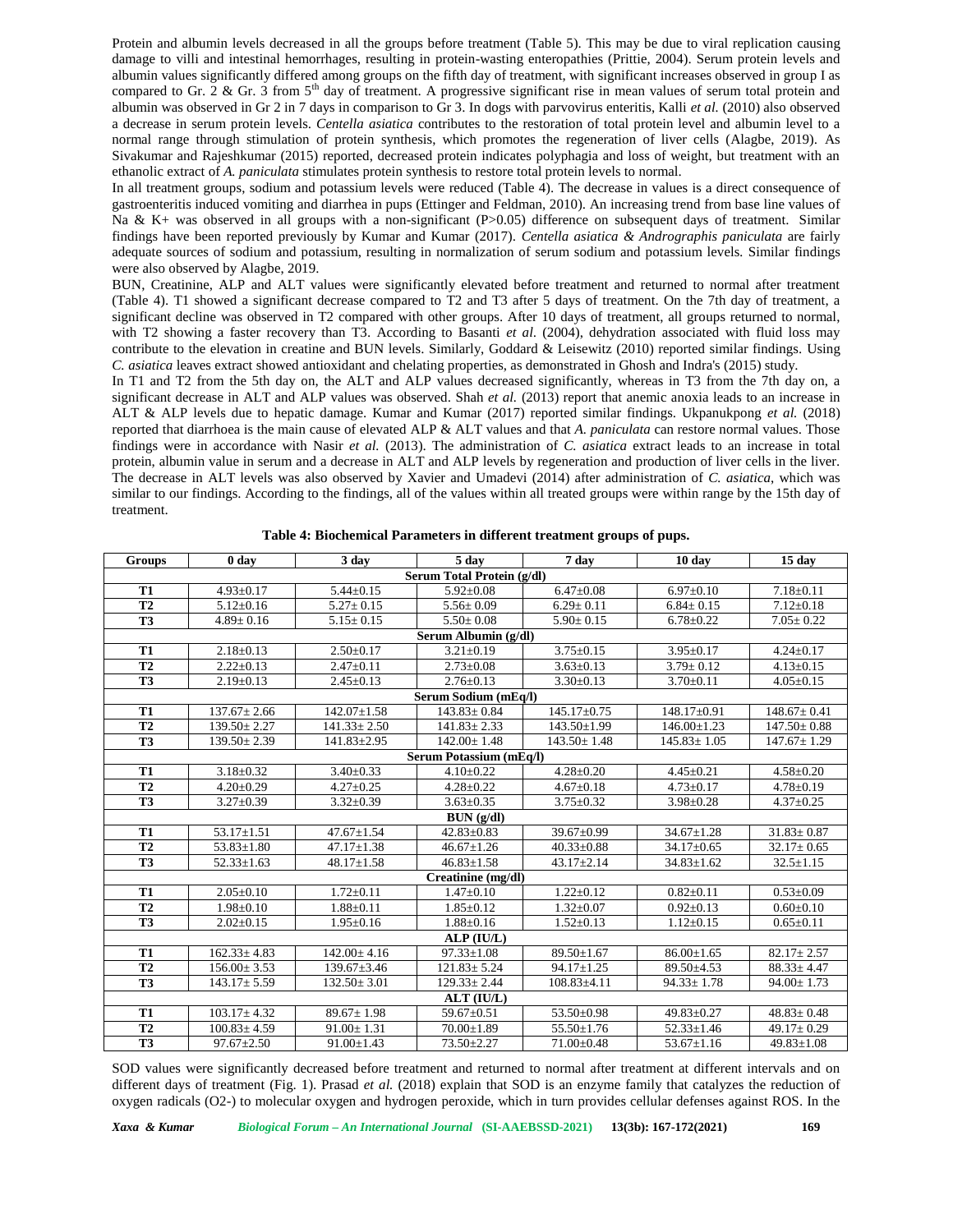present study, there was a decline in values after the 5th day in Gr 1 and after the 7th day in Gr 2. Gr 1 recovered much faster than Gr 2, then Gr 3 and then Gr 4.

The increased level of SOD in this study may be attributed to the decreased immune status of the pups that were affected by a severe viral infection. Kiral *et al.* (2005) have also observed increased oxidative stress indices in dogs with other infections. Jhansi and Kola (2019) observed an increase in SOD due to the oral administration of *Centella asiatica* extract, which is attributed to its antioxidant properties. A similar finding was also reported by Kumari *et al.* (2016). Sivakumar and Rajeshkumar (2015) have observed an increase in SOD values in the extract of *A. paniculata*. Yin and Guo (1990) reported that the active constituent andrographolide found in the leaves of the plant acts directly on cortisol, a neutral antistress agent.

The LPO values of all three groups were elevated before treatment but returned to normal on day 5 in Gr 1 and 7 in Gr 2 and on day 10 in Gr 3 (Fig. 2). According to Chidambarum *et al*. (2013), hydroxyl radicals are the most significant active oxygen species that cause LPO and enormous biological damage. This might be one reason for significant changes in LPO in dogs (Khinchi *et al.,* 2019). In dogs infected with parvovirus-induced gastroenteritis, Schoeman *et al.* (2013) observed increased SOD levels. The antioxidant properties of *Centella asiatica* are responsible for the reduction of LPO activity observed by Adatiya and Jaiswal (2015). The same result was also recorded by Oyenihi *et al.* (2017). Trivedi and Rawal (2007) observed a significant reduction in MDA values in mice treated with *Andrographis paniculata*. The findings of Thakur *et al.* (2016) also revealed reduced values.

A very significant increase in GSH was observed in the study before treatment and gradually decreased after treatment (Fig. 3). Panda *et al.* (2009) reported that these findings were common in parvovirus infection. According to Checconi *et al.* (2019), viruses alter the intercellular redox state of animals to prooxidant conditions which aggravate the disease. The excessive production of GSH may be due to protective mechanisms of the body for controlling viral replication. As found in Khinchi *et al*. (2019), oral administration of *C. asiatica* was observed to normalize GSH values, indicating immunomodulatory and antioxidant properties of the plant. Our results are consistent with these findings. Jhansi and Kola (2019) reported similar findings. An excellent response was observed in Gr 1 followed by Gr 2 and Gr 3





**Fig. 1.** Graph showing SOD values groups. **Fig. 2.** Graph showing LPO values in different in different groups.







**Fig. 4.** Graph showing post treatment recovery in different groups.

## **CONCLUSION**

In the experiment, *Centella asiatica* and Andrographis *paniculata*, two herbal medicines that act synergistically, had superior therapeutic efficacy and antioxidant property than all the other treatments. The antioxidant properties of *Andrographis paniculata*

*Xaxa & Kumar Biological Forum – An International Journal* **(SI-AAEBSSD-2021) 13(3b): 167-172(2021) 170**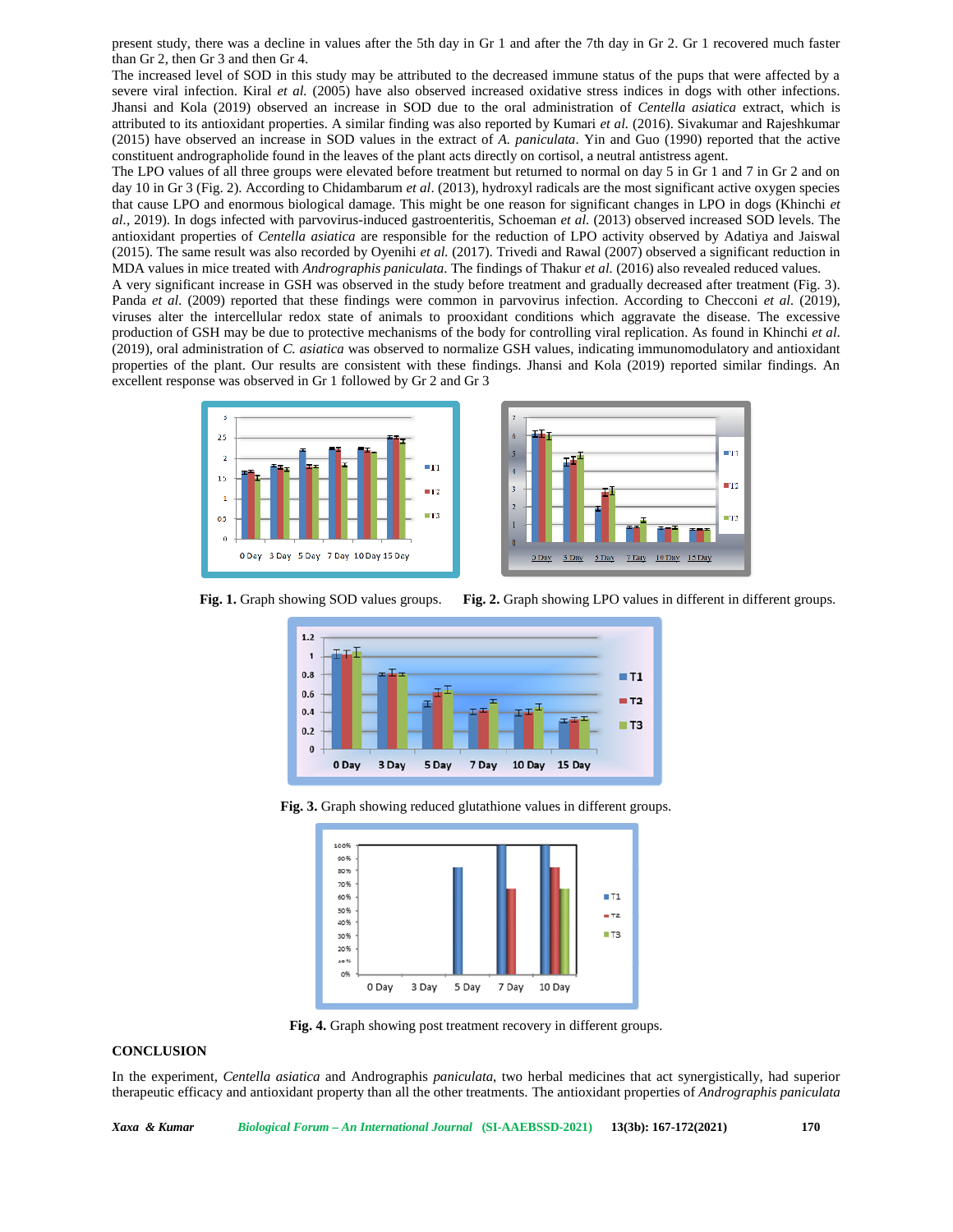alone were also better than those of Selenium and Vit E, which is a widely known antioxidant. The efficacy of herbs could be studied further in order to formulate a herbal drug for animals.

**Acknowledgment.** We the authors are thankful to the Vice Chancellor, Director Research, BAU and the Dean Ranchi Veterinary College, for providing facilities and encouragement.

**Conflict of Interest.** The authors declare that they have no conflict of interest in the present work.

#### **REFERENCES**

- Acharya, R. (2017). A review of phytoconstituents and their pharmacological properties of *Andrographis paniculata* (nees). *International Journal of Pharma and Bio Sciences*, *8*: 77-83.
- Adatiya, P. and Jaisawal, P. (2015). Protective effects of aqueous extract of *Centella asiatica* against cyclophosphamide induced toxicity in experimental rats. *International Journal of Pharmacy and Pharmaceutical Research, 4*: 396-413.
- Agnihotri, D., Singh, Y., Maan, S., Jain,V.K., Kumar, A., Sindhu, N., Jhamb, R., Goel, P., Kumar, A., and Anita. (2017). Molecular detection and clinico-hematological study of viral gastroenteritis in dogs. *Haryana Veterinarian*, *56*: 72-76.
- Alagbe, J.O. (2019). Effect of dried *Centella asiatica* leaf meal as a herbal feed additive on the growth performance, haematology and serum biochemistry of broiler chicken. *International Journal of Animal Research, 3*: 23.
- Basanti, J.A., Lees, G.E., Willard, M.D., and Green, R.A. (2004). Urinary disorders. In: Willard MD and Tvedten H (editor), Small animal clinical diagnosis by laboratory methods.  $4<sup>th</sup>$  edition, Saunders.
- Bhargavi, M., Shobhamani, B., Kumari, N., and Srilatha, C. (2017). Diagnostic aspects and hematobiochemical changes associated with canine parvo viral enteritis in dogs. *International Journal of Current Microbiology and Applied Sciences, 6*: 3357-3364.
- Checconi, P., Limongi, D., Balddli, S., Ciriolo, M.R., Nenicioni, L and Teresa, A. (2019). Role of glutathionylation in infection and inflammation. *Nutrients, 11***:** 1952.
- Chidambarum, U., Pachamuthu, V., Natarajan, S., Elango, B., Narayanan, S., and Ramkumar, K.M. (2013). In vitro evaluation of free radical scavenging activity of Codariocalyxmotorius root extract. *Asian Pacific Journal of Tropical Medicine,* **6**: 188-194.
- Datta, K., Datta, S. and Soni, J.L. (1991). Disorders of body water and electrolytes in small animal practice. *Livestock Advisor, 16*: 25-32.
- Ettinger, J.S. and Feldman, E.C. (2010). Textbook of veterinary internal medicine: diseases of dog and cat. W.B. Saunders Company, Philadelphia, : 1310-1408.
- Ghosh, K. and Indra, N. (2015). Efficacy of *Centella asiatica* ethanolic extract on cadmium induced changes in blood haematology, hepatic and nephritic function markers in albino rats. *International Journal of Current Research,* **7**: 18283-18288.
- Goddard, A., and Leisewitz, A., L. (2010). Canine parvovirus. *Veterinary Clinics: Small Animal Practice, 40*: 1041-1053.
- Jhansi, D., and Kola, M. (2019). The antioxidant potential of *Centella asiatica*: a review. *Journal of Medicinal Plants Studies, 7*: 18-20.
- Joselin, J. and Jeeva, S. (2014). *Andrographis paniculata*: a review of its traditional uses, phytochemistry and pharmacology. *Medicinal and Aromatic plants, 3*: 169.
- Kalli, I., Leontides, L.S., Mylonakis, M.E., Adamama-Moraitou, K., Rallis, T., and Koutinas, A, F. (2010). Factors affecting the occurrence, duration of hospitalization and final outcome in canine parvovirus infection. *Research in Veterinary Science*, *89***:** 174–178.
- Khinchi, R.K., Sharma, S.K., Manju, and Goklaney, D. (2019). Biomarkers of oxidative stress in dogs with parvo virus infection. Proceedings of 37<sup>th</sup> ISVM convention and National symposium on " Holistic approach in Veterinary Medicine for better animal health to meet challenges of one health mission". 1-3<sup>rd</sup> February 2019.
- Kiral, F., Karagenc, T., Pasa, S., Yenisey, C. and Seyrek, K. (2005). Dogs with hepatozooncanis respond to the oxidative stress by increased production of glutathione and nitric oxide. *Veterinary Parasitology, 131*: 15-21.
- Kubesy, A.A., Saleh, I.A., Torad, F.A., Salem, S.I., and Ali, M.E. (2019). The prognostic value of electrocardiography for canine parvo virus infection in german shepherd puppies. *Bioscience Research, 16*: 234-241.
- Kumar, A. and Kumar, R. (2017). Clinico-hematobiochemical changes in parvo viral infection in dog. *International Journal of Science, Environment and Technology*, *6*: 2837 – 2841.
- Kumari, S., Deori, M., Elancheran, R., Kotoky, J. and Devi, R. (2016). In vitro and In vivo Antioxidant, Anti-hyperlipidemic Properties and Chemical Characterization of *Centella asiatica* (L.) Extract. *Frontiers in Pharmacology*, *7*: 400.
- Kusmardi, K., Elya, B., Wahyuni, T., Paramita, R.I. (2017). Combination of Sambilo to (*Andrographis paniculata* (Burm. F.) nees) extract and spirulina (*Arthrospira platensis gomont*) to prevent anemia in mice infected with *Plasmodium bergheianka, 10*: 269-273.
- Mylonakis, M.E., Kalli, I. and Rallis, T.S. (2016). Canine parvoviral enteritis: an update on the clinical diagnosis, treatment and prevention. *Veterinary Medicine: Research and Reports*, *7*: 91-100.
- Nasir, A., Abubakar, M.G., Shehu, R.A., Aliyu, U., and Toge, B.K. (2013). Hepatoprotective effect of the aqueous leaf extract of *Andrographis paniculata* nees against carbon tetrachloride-induced hepatotoxicity in rats. *Nigerian Journal of Basic and Applied Science, 21*: 45-54.
- Oki, A.S. and Yuliati, Y. (2018). The effectivity of *Centella asiatica* extract on salivary neutrophils prolification in severe early childhood caries. *Journal of International Dental and Medical Research, 11***:** 551-555.
- Oruganti, M., Roy, B.K., Singh, K.K., Prasad, R. and Kumar, S. (2010). Safety assessment of *Centella asiatica* in albino rats. *Pharmacognosy Journal, 2***:** 5-13.
- Oyenihi, A.B., Chegou, N.N., Oguntibeju, O.O. and Bubuya (2017). *Centella asiatica* enhances hepatic antioxidant status and regulates hepatic inflammatory cytokines in type 2 diabetic rats. *Pharmaceutical Biology, 55*: 1671-1678.
- Panda, D., Patra, R. C., Nandi, S. and Swarup, D. (2009). Oxidative stress indices in gastroenteritis in dogs with canine parvoviral infection. *Research in Veterinary Science*, *86*: 36-42.
- Prasad, N., Ramteke, P., Dholia, N., Yadav, U.C.S. (2018). Immunity and inflammation in health and diseases; Emerging role in nutraceuticals and functional food in immune support. :341-362.
- Prittie, J. (2004). Clinical practice review canine parvoviral enteritis: a review of diagnosis, management, and prevention. *Journal of Veterinary Emergency Critical Care*, *14*: 167-176.
- Reddy, K.B., Shobhamani, B., Sreedevi, B.., Prameela, D.R., and Reddy, B.S. (2015). Canine parvo viral infection in dogs and their treatment. *International Journal of Veterinay Science, 4*: 142-144.
- Samy, R.P., Thwin, M.M., and Gopalakrishnakone, P. (2007). Phytochemistry, pharmacology and clinical use of *Andrographis paniculata. Natural Product Communications, 2*: 607-618.
- Schoeman, J.P., Goddard, A. and Leisewitz, A.L. (2013). Biomarkers in canine parvovirus enteritis. *New Zealand Veterinary Journal, 61*: 217- 222.
- Shah, S.A., Sood, N.K., Wani, N., Gupta, K., and Singh, A. (2013). Haemato-biochemical changes in canine parvoviral infection. *Indian Journal of Veterinary Pathology*, *37*: 131-133.
- Singh, S., Gautam, A., Sharma, A. and Batra, A. (2010). *Centella asiatica* (L.): A plant with immense medicinal potential but threatened. *International Journal of Pharmaceutical Sciences Review and Research*, *4*: 9-17.